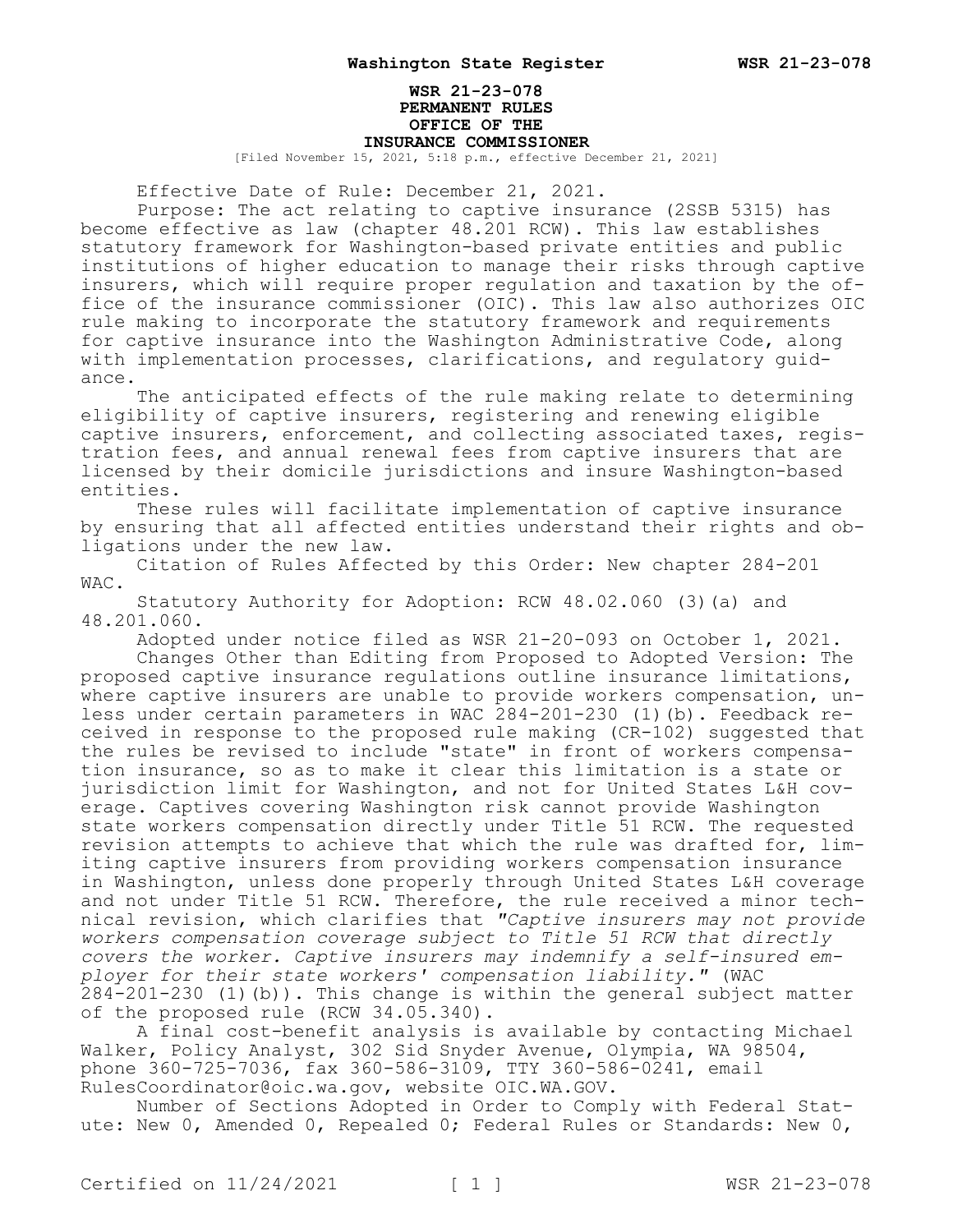Amended 0, Repealed 0; or Recently Enacted State Statutes: New 11, Amended 0, Repealed 0.

Number of Sections Adopted at the Request of a Nongovernmental Entity: New 0, Amended 0, Repealed 0.

Number of Sections Adopted on the Agency's own Initiative: New 0, Amended 0, Repealed 0.

Number of Sections Adopted in Order to Clarify, Streamline, or Reform Agency Procedures: New 0, Amended 0, Repealed 0.

Number of Sections Adopted using Negotiated Rule Making: New 0, Amended 0, Repealed 0; Pilot Rule Making: New 0, Amended 0, Repealed 0; or Other Alternative Rule Making: New 0, Amended 0, Repealed 0.

Date Adopted: November 15, 2021.

Mike Kreidler Insurance Commissioner

# **OTS-3316.5**

# **Chapter 284-201 WAC CAPTIVE INSURANCE**

### NEW SECTION

**WAC 284-201-110 Purpose.** These regulations implement captive insurance (chapter 48.201 RCW) including, but not limited to, the processes and procedures for regulation and taxation of captive insurers by the office of the insurance commissioner (commissioner).

 $[$ 

# NEW SECTION

**WAC 284-201-120 Applicability and scope.** This chapter applies to eligible captive insurers as defined in chapter 48.201 RCW, except for risk retention groups that must register pursuant to chapter 48.92 RCW and captive insurers that solely place insurance through a surplus line broker pursuant to chapter 48.15 RCW.

 $[$ 

# NEW SECTION

**WAC 284-201-130 Definitions.** The definitions in RCW 48.201.020, apply in this regulation unless otherwise specified or unless the context clearly requires otherwise. The following definitions apply to this chapter and to chapter 48.201 RCW: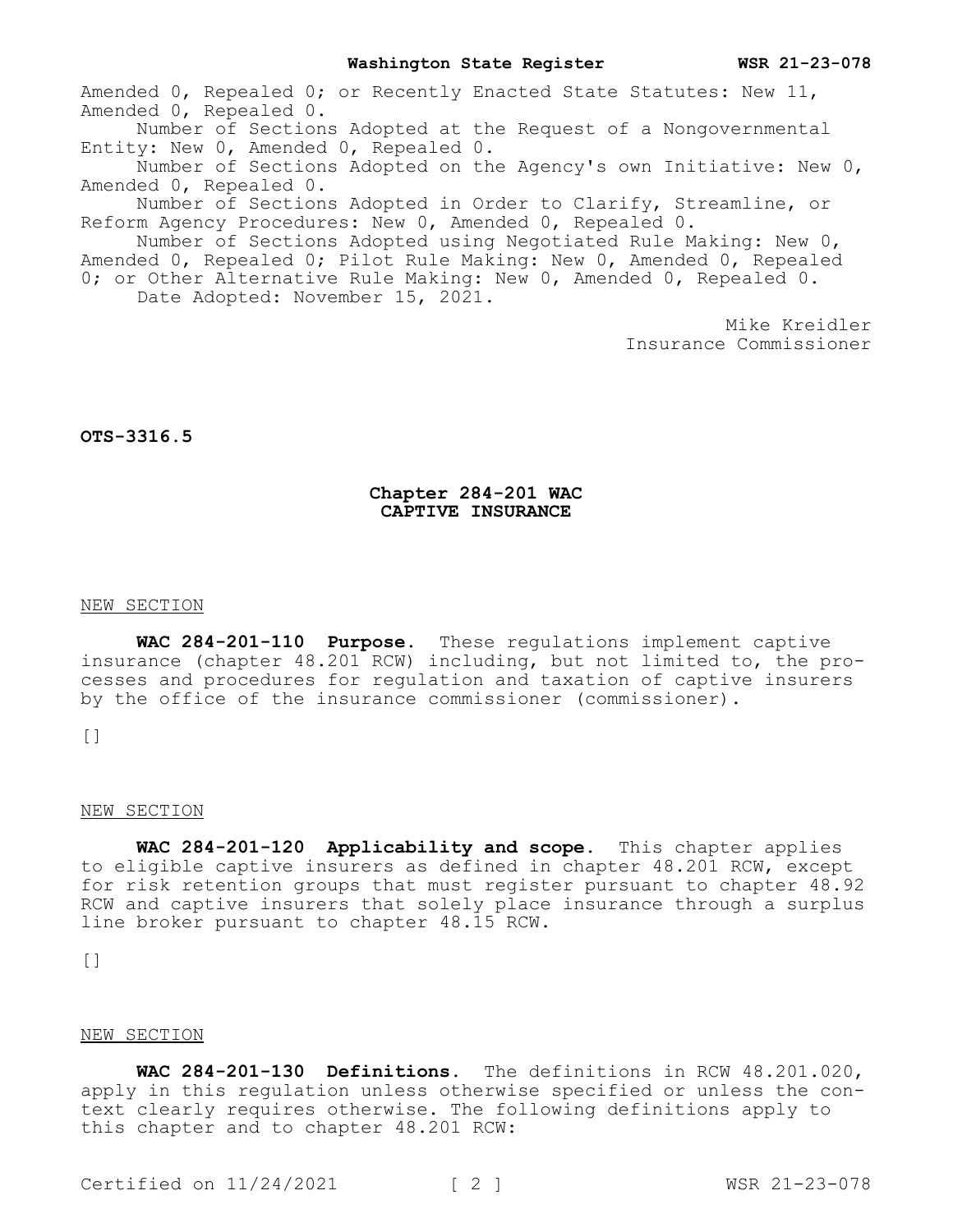(1) "Captive insurer" means an entity that is wholly or partially owned by a "captive owner" and it insures risks of the captive owner, the captive owner's other affiliates, or both.

(2) "Eligible captive insurer" has the same meaning as set forth in chapter 48.201 RCW.

(3) "Insurer" has the same meaning as set forth in RCW 48.01.050.

(4) "Principal place of business" refers to the place where a business entity's management direct, control, and coordinate the corporation's activities, i.e., its "nerve center," which will typically be found at its corporate headquarters. Except where the parent corporation is the alter ego of the subsidiary, subsidiaries are analyzed separately from their parent or holding companies. For example, if a captive insurer insures a subsidiary that is headquartered in Washington, then this state would be the principal place of business for the insured subsidiary, even if the parent company was headquartered elsewhere.

(5) "Registered eligible captive insurer" means an eligible captive insurer who submitted an application that was approved by the commissioner. A registered eligible captive insurer that fails to properly renew its registration will no longer be considered registered under chapter 48.201 RCW.

(6) "Reinsurance" means a form of insurance issued to insurers.

(7) "Reinsurer" means an insurer that assumes all or part of an insurance or reinsurance policy written by the ceding insurer.

 $[$ 

### NEW SECTION

**WAC 284-201-140 Computation of time.** In computing any period of time prescribed by this rule, the commissioner: (1) Will not count the first day; and

(2) Will count the next and last day, unless either is a weekend or a state legal holiday.

 $\lceil$ ]

### NEW SECTION

**WAC 284-201-150 Severability.** If any provision of this chapter or its application to any person or circumstances is held invalid, the remainder of the chapter or its application of the provision to other persons or circumstances is not affected.

 $\lceil$ ]

#### NEW SECTION

**WAC 284-201-210 Registration.** (1) Eligible captive insurers must register with the commissioner within 120 days of May 12, 2021,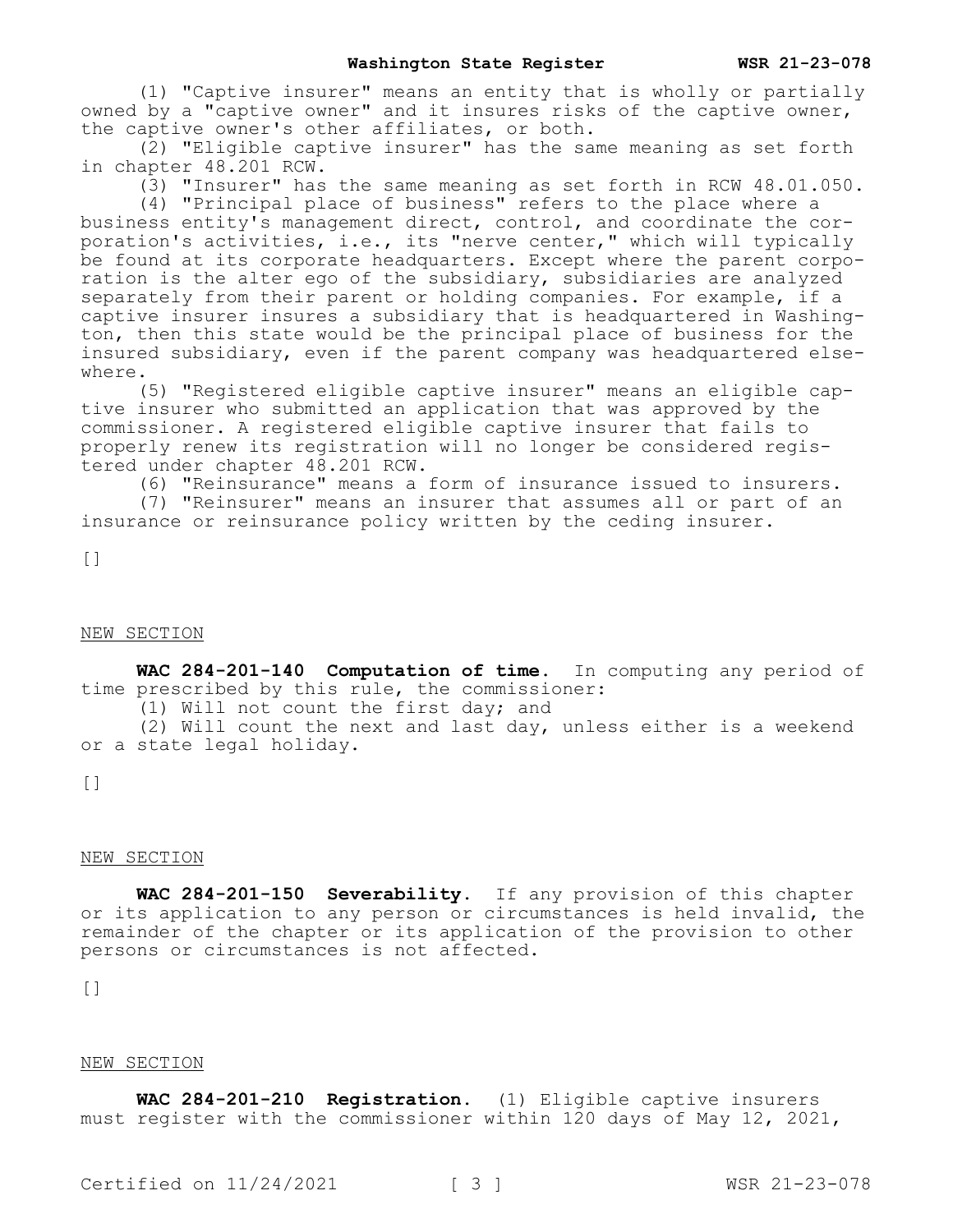or if later, within 120 days after first issuing a policy that covers Washington risks.

(2) The registration period for eligible captive insurers will be from the date the registration is approved by the commissioner, through June 30th.

(3) The commissioner may request and the eligible captive insurer must provide additional documentation and information to show registration requirements have been met.

(4) The registration fee is \$2,500.00.

(5) The commissioner will approve an eligible captive insurer's registration, if the commissioner determines that it meets the eligibility requirements in chapter 48.201 RCW, and this section.

[]

# NEW SECTION

**WAC 284-201-220 Renewal.** (1) To maintain registration, a registered eligible captive insurer must renew certificates of registration annually by June 30th. If an eligible captive insurer fails to properly renew their certificate of registration, then its registration will expire at the end of its registration period.

(2) The renewal process will require that a registered eligible captive insurer continue to meet eligibility requirements in accordance with RCW 48.201.020 and 48.201.030, and pay a renewal fee.

(3) For renewal, the commissioner will charge an annual renewal fee not to exceed \$2,500.00. The amount of the renewal fee will be published on the commissioner's website and must be paid by June 30th.

(4) The renewal period will be from July 1st through June 30th.

(5) In order to obtain a timely annual renewal, a registered eligible captive insurer should file the renewal application no later than April 1st. Otherwise, OIC may not approve the eligible captive insurer's renewal before the June 30th expiration date and the eligible captive insurer's registration will expire. If an eligible captive insurer's registration expires, it will then need to complete and file a new application and pay the fee for a new registration.

[]

# NEW SECTION

**WAC 284-201-230 Insurance limitations.** (1) For Washington risks, a registered eligible captive insurer may provide only property and casualty insurance, and may provide such insurance to only a captive owner, to the captive owner's other affiliates, or both, unless it places the insurance through a surplus lines broker pursuant to chapter 48.15 RCW.

(a) A registered eligible captive insurer may not provide stop loss insurance as defined in RCW 48.11.030 or 48.21.015.

(b) A registered eligible captive insurer may not provide workers' compensation coverage subject to Title 51 RCW that directly covers the worker. A registered eligible captive insurer may indemnify a self-insured employer for their state workers' compensation liability.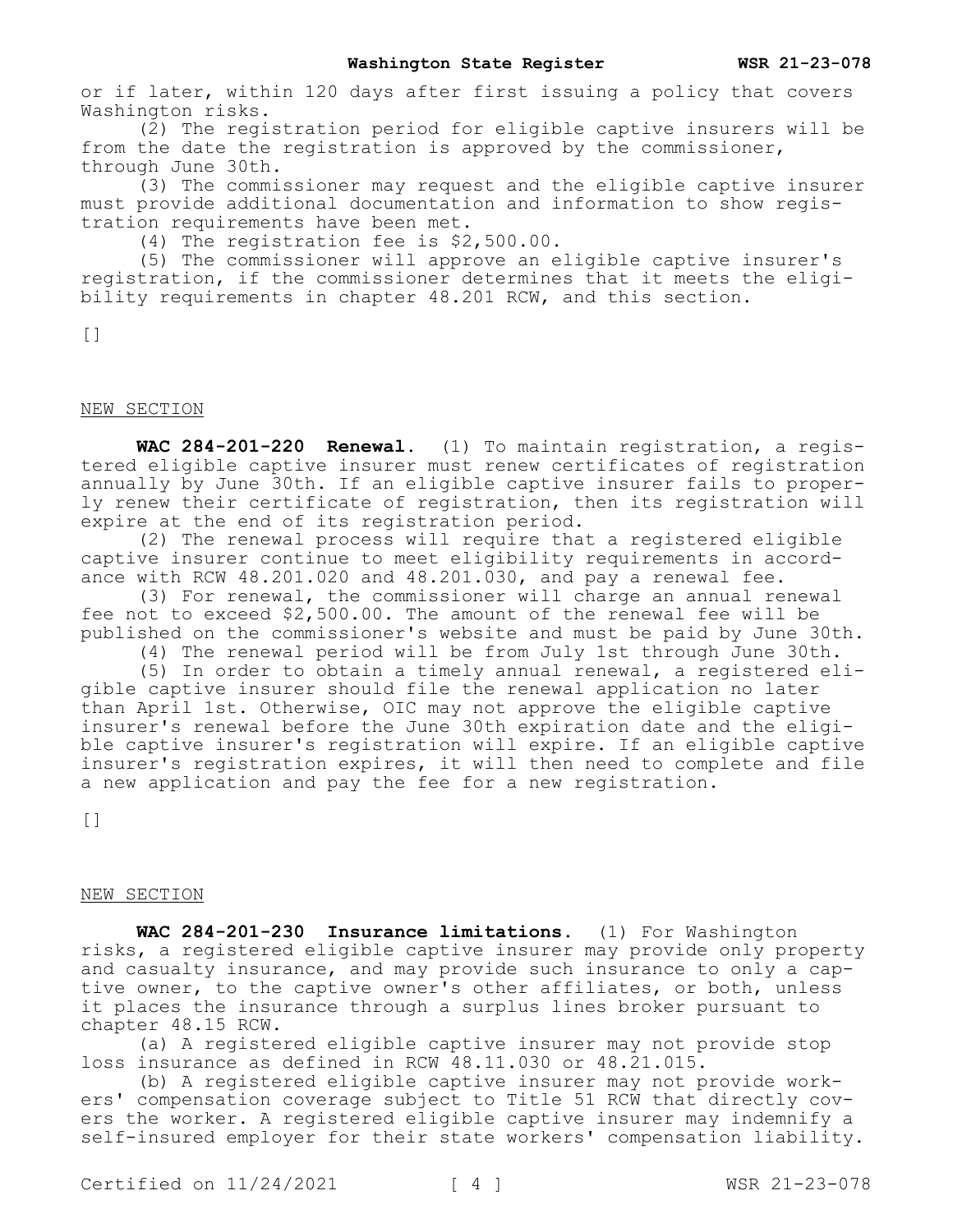#### **Washington State Register WSR 21-23-078**

(2) A registered eligible captive insurer may assume risks from other insurers as a reinsurer without regard to the limitations in subsection (1) of this section.

 $\lceil$ ]

# NEW SECTION

**WAC 284-201-240 Taxes.** (1) A registered eligible captive insurer shall on or before the first day of March of each year pay to the state treasurer through the commissioner's office a two percent tax on premiums for insurance directly procured by and provided to its parent or another affiliate for Washington risks during the previous calendar year. A registered eligible captive insurer that fails to remit the tax by the last day of the month in which the tax becomes due, will be subject to the tax, penalties, and interest provided in RCW 48.14.060.

(2) A registered eligible captive insurer shall file with the commissioner a statement of premiums on a tax form furnished by the commissioner. For tax purposes, the reporting of premiums shall be on a written basis.

(3) Instructions for accessing the online tax forms will be sent out to the registered eligible captive insurer's tax contact in January of each year. Tax contact information is provided to the commissioner as part of the registration process.

(4) The registered eligible captive insurer must share its methodology and relevant analysis in determining its Washington risks allocation by submitting this information to the commissioner by April 1st of each year, in a method as prescribed and furnished by the commissioner.

(5) Prior period taxes. Eligible captive insurers who insured Washington risk for any period after January 1, 2011, must remit a two percent tax on premiums for insurance directly procured by and provided to its parent or another affiliate for Washington risks, if not previously remitted to the commissioner. The reporting of premiums under this section shall be on a written basis, in a method as prescribed and furnished by the commissioner. Taxes due for premiums procured prior to January 1, 2021, are not subject to the penalties or interest provided in RCW 48.14.060.

(6) Eligible captive insurers must pay premium tax for Washington risks covered by all types of insurance, including premiums collected for insurance that is not property or casualty insurance, if the eligible captive insurer provided such coverage for any period after January 1, 2011.

[]

# NEW SECTION

**WAC 284-201-250 Administration.** (1) The commissioner is authorized to make use of any of the powers established under Title 48 RCW to enforce the laws of this state. This includes, but is not limited to, the commissioner's administrative authority to investigate, issue subpoenas, conduct depositions and hearings, issue orders, impose pen